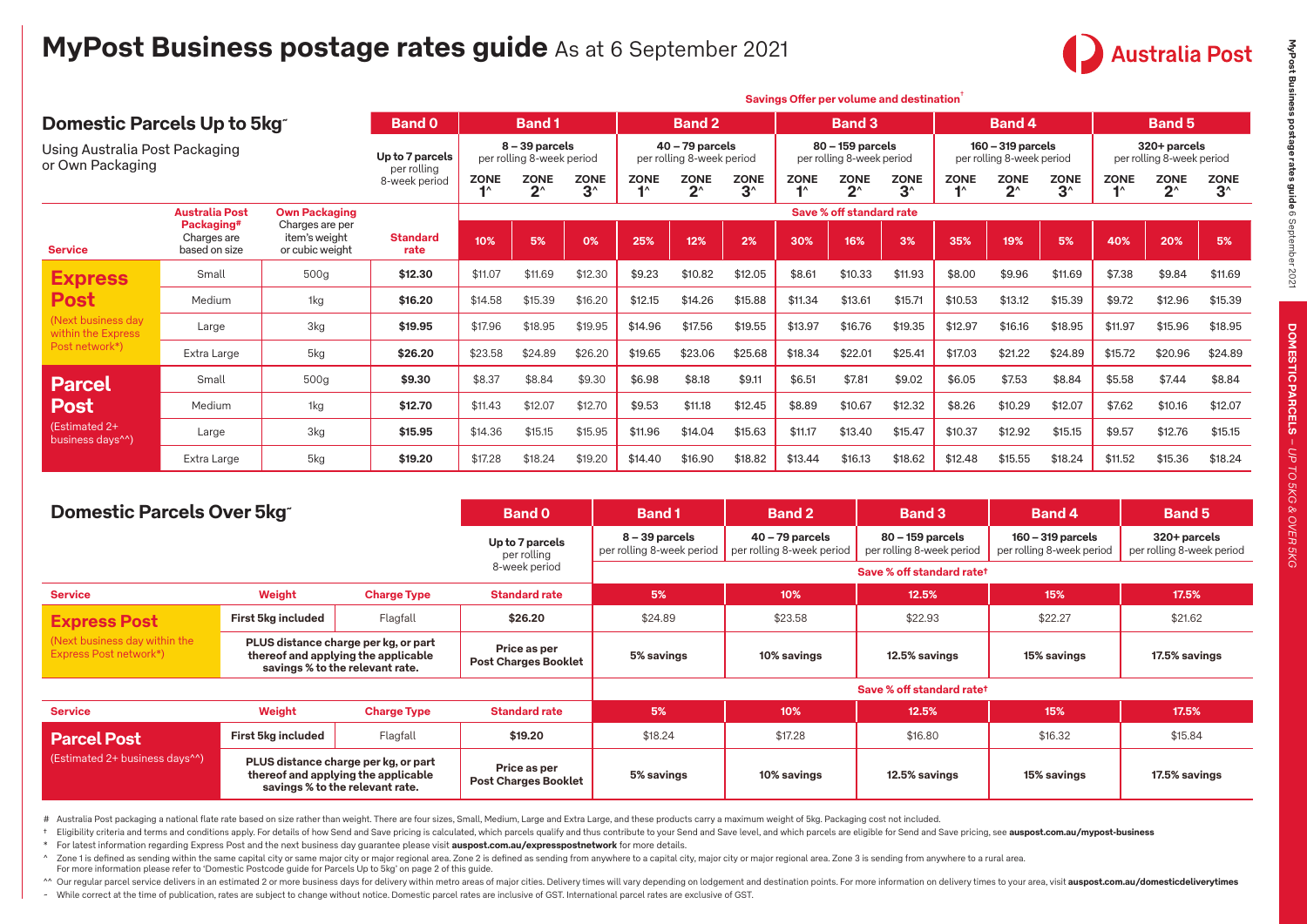

**DOMESTIC PARCELS**

DOMESTIC PARCELS - UP TO 5KG CHARGING ZONES

 **MyPost Business postage rates guide**  $6$  **September 2021 LP TO DMESTIC PARCELS – UP TO DMES** 

MyPost Business postage rates guide 6 September 2021

## **Domestic Parcels Charging Zones**

**Step 1** – Refer to postcode table to find out area classification for 'Sending From and Sending To' **Step 2** – Use Zone table below to determine zone classification.

|                | <b>MyPost Business</b>                                    | <b>Sending To</b>                                         |                                                           |              |  |  |  |  |  |  |  |  |  |
|----------------|-----------------------------------------------------------|-----------------------------------------------------------|-----------------------------------------------------------|--------------|--|--|--|--|--|--|--|--|--|
|                | Parcels Up to 5kg                                         | <b>Same</b>                                               | <b>Other</b>                                              |              |  |  |  |  |  |  |  |  |  |
|                | <b>Charging Zones</b>                                     | <b>Capital City, Major City</b><br>or Major Regional Area | <b>Capital City, Major City</b><br>or Major Regional Area | <b>Rural</b> |  |  |  |  |  |  |  |  |  |
| <b>Sending</b> | <b>Capital City, Major City</b><br>or Major Regional Area | Zone 1                                                    | Zone 2                                                    | Zone 3       |  |  |  |  |  |  |  |  |  |
| <b>From</b>    | <b>Rural</b>                                              | Zone 2                                                    | Zone 2                                                    | Zone 3       |  |  |  |  |  |  |  |  |  |

**Macedon**

3555-3557 **Mildura** 3496-3500, 3505 **Shepparton** 3629-3631 **Wodonga** 3689-3690 **Peninsula** 3910-3920, 3926-3929, 3931-3944, 3977-3978, 3980-3981

3758, 3762, 3764 **Ballarat** 3350, 3353-3357 **Bendigo**

### **Capital Cities, Major Cities and Major Regional Areas Rural**

### **ACT Canberra** 200, 2582, 2600-2620,

2900-2906, 2911-2914 **NSW**

**Sydney** 1100, 1215-1215, 1220, 1225, 1230- 1231, 1235, 1239-1240, 1291, 1300, 1335, 1340, 1350, 1355, 1360, 1405, 1435, 1445, 1450, 1455, 1460, 1465- 1466, 1470, 1475, 1480-1481, 1485, 1490, 1495, 1499, 1515, 1560, 1565, 1570, 1585, 1590, 1595, 1602, 1630, 1635, 1640, 1655, 1660-1685, 1700, 1710-1730, 1750-1765, 1790, 1800- 1811, 1825, 1835, 1851-1885, 1890- 1891, 2000-2080, 2084-2156, 2158, 2160-2234, 2555-2559, 2563-2567, 2745-2752, 2759-2774, 2776-2777, 2890-2891

### **Hawkesbury River Region**

2081-2083, 2157, 2159, 2753-2754, 2756-2758, 2775, 2786

### **Gosford** 2250-2252, 2256-2263

**Newcastle**

2264, 2267, 2278-2310, 2315-2319, 2322, 2324, 2348-2348, 2442, 2624

### **Hunter Valley** 2320, 2325, 2335

**Coffs Harbour** 2450-2452, 2454-2456 **Wollongong** 2500-2508, 2515-2534, 2560 **Camden**

2568-2574

2640-2641, 2708 **Wagga Wagga** 2650

**Riverina** 2680-2681, 2705 **Katoomba**

2778-2785 **Orange** 2800

**Mudgee** 2850

**Yarra Valley**

3788-3799 **Geelong** 3211-3230, 3331

**Albury**

### **VIC**

**Melbourne** 3000-3097, 3101-3138, 3140-3207, 3335-3340, 3427-3429, 3750-3753, 3765, 3787, 3800-3810, 3930, 3975-3976, 8001-8012, 8045, 8051, 8066-8071, 8102, 8111-8205, 8438, 8511, 8785, 9999

3099, 3139, 3754-3755, 3757, **Gold Coast & Tweed Heads** 2485-2488, 2490, 4209-4228, 4230, 9726

**QLD Brisbane**

3759-3761, 3763, 3766-3786, **Scenic Rim Redlands Coast** 4025, 4183-4184, 4207-4208, 4270-4275, 4280, 4285-4287

# **Sunshine Coast**

3341, 3430-3442, 3458, 3756, **Ipswich** 4305-4307, 4346, 4521 **Granite Belt**

4375-4376, 4380-4381 **Hervey Bay**

3453, 3463, 3515, 3523, 3550-3551, 4655 **Mackay** 4740, 4750-4751

> **Townsville** 4810-4812, 4814-4815, 4817-4818

**Toowoomba** 4343-4345, 4347, 4350, 4400

**Rockhampton** 4700-4701, 4703

> **Cairns** 4868-4870, 4878-4879

**Adelaide**

**Adelaide Hills** 5171-5172, 5201, 5245

**Barossa**

# 4507, 4512-4519, 4550-4575

4000-4022, 4029-4037, 4051- 4078, 4101-4133, 4151-4179, 4205, 4300-4304, 4500-4506, 4508-4511, 4520, 9000-9002, 9005-9007, 9009-9015, 9464

5000-5025, 5031-5052, 5061-5076, 5081-5098, 5106-5127, 5131-5133, 5150, 5156, 5158-5170, 5173-5174, 5800-5800, 5810, 5839, 5842, 5950

5134-5144, 5151-5155, 5157,

## 5352, 5355

**SA**

**Zone 1: Same City or Major Regional Area**

### Sending **WITHIN** the **same Capital City**, **same Major City**, or **same Major Regional Area**

Eg, sending from Belrose (postcode 2085) to Camperdown (postcode 2050); or from Lara (postcode 3212) to Geelong (postcode 3220)

### **Zone 2: Other Capital City, Major City or Major Regional Area**

### Sending **FROM anywhere** (**Capital City**, **Major City**, **Major Regional Area** or **Rural** location) **TO any other Capital City**, **Major City** or **Major Regional Area**

Eg, sending from Sydney (postcode 2000) to Ballarat (postcode 3350); or from Tweed Heads (postcode 2485) to Margaret River (postcode 6285); or from TAS Other to TAS Other (e.g Sandford 7020 to Ranelagh 7109).

### **Zone 3: Rural**

Sending **FROM** anywhere (**Capital City**, **Major City**, **Major Regional Area** or **Rural** location) **TO Rural** postcodes listed in the table below

Eg, any **Capital City** to **Rural**, any **Major City** to **Rural**, any **Major Regional Area** to **Rural** or any **Rural** location to another **Rural** postcode)

### **NSW Outer**

2265, 2311-2312, 2321, 2323, 2326-2334, 2336-2347, 2350-2361, 2365, 2369-2372, 2379-2382, 2386-2390, 2395-2431, 2439-2441, 2443-2449, 2453, 2460-2484, 2489, 2535-2551, 2575-2581, 2583-2594, 2621-2623, 2625-2633, 2642-2647, 2649, 2651-2678, 2700-2703, 2706-2707, 2710-2714, 2716, 2720-2730, 2787-2799, 2803-2810, 2817-2849, 2852, 2864-2879

### **VIC Outer**

2648, 2715, 2717, 2731-2739, 3231-3243, 3249-3254, 3260-3294, 3300-3330, 3332-3334, 3342-3345, 3351-3352, 3358-3364, 3370-3402, 3407-3424, 3444-3451, 3460-3462, 3464-3494, 3501-3502, 3506-3512, 3516-3522, 3525-3533, 3537-3549, 3552-3554, 3558-3599, 3607-3624, 3632-3649, 3658-3688, 3691-3749, 3812-3825, 3831-3835, 3840-3904, 3909, 3921-3925, 3945-3946, 3950-3971, 3979, 3984, 3987-3996

### **QLD Outer**

4309-4314, 4340-4342, 4352-4365, 4370-4374,4377-4378, 4382-4390, 4401-4428, 4580-4581, 4600-4601, 4605-4615, 4620-4630, 4650-4650, 4659-4662, 4670-4680, 4454-4455, 4461-4498, 4694-4699, 4702-4702, 4704-4739, 4741-4746, 4753-4757, 4798-4802, 4804-4805, 4803-4803, 4806-4809, 4813-4813, 4816-4816, 4819-4830, 4849-4865, 4871-4877, 4880-4895

### **SA Outer**

2880, 5202-5204, 5210-5214, 5220-5223, 5231-5244, 5250-5280, 5290-5311, 5320-5322, 5330-5333, 5340-5346, 5350-5351, 5353-5354, 5356-5357, 5360, 5371-5374, 5381, 5400-5401, 5410-5422, 5431-5434, 5440, 5451-5455, 5460-5464, 5470-5473, 5480-5485, 5490-5495, 5501-5502, 5510, 5520-5523, 5540, 5550-5560, 5570-5583, 5600-5611, 5630-5633, 5640-5642, 5650-5655, 5660-5661, 5670-5671, 5680, 5690, 5700-5701, 5710-5725, 5730-5734

### **WA Outer**

6215-6244, 6251-6262, 6271-6284, 6286-6290, 6302-6375, 6383-6386, 6390-6452, 6460-6490, 6502-6537, 6556-6575, 6603-6616, 6620-6646, 6701-6733, 6740-6743, 6751-6765, 6770

### **NT**

803, 815, 822, 832-841, 845-850, 852-854, 860, 862, 870, 872-875, 880-881, 885-886

**Remote Islands & Locations** 2898-2899, 6798-6799, 7151

+ Eligibility criteria and terms and conditions apply. For details of how Send and Save pricing is calculated, which parcels qualify and thus contribute to your Send and Save level, and which parcels are eligible for Send

**\*** TAS Other\* postcodes do not qualify for Zone 1 postage rates. TAS Other\* to TAS Other\* postcodes only apply to Zone 2 pricing.

6000-6038, 6050-6081, 6090- 6090, 6100-6112, 6147-6176, 6180-6182, 6209-6210, 6800-6800, 6809-6809, 6827-6831, 6837-6850, 6865-6865, 6872-6872, 6892- 6892, 6900-6939, 6941-6979, 6981-6997

**Lancelin**  6041-6044

**WA Perth** 

**Bullsbrook** 6082-6084, 6501

**Pinjarra**  6121-6126, 6207-6208, 6211-6214

### **Margaret River** 6285

**TAS Hobart**

### 7000-7019, 7025, 7030, 7050-7053, 7055, 7170, 7172

**Launceston** 7248-7254, 7258 - 7277, 7290-7292, 7300-7325

### **TAS Other\*** 7020-7024, 7026-7027, 7054, 7109- 7150, 7155-7163, 7171, 7173-7216, 7255-7257, 7330-7331, 7466-7470

800-801, 804, 810-814, 820-821, 828-831, 851, 861, 871, 906-907,

**NT Darwin** 

909-909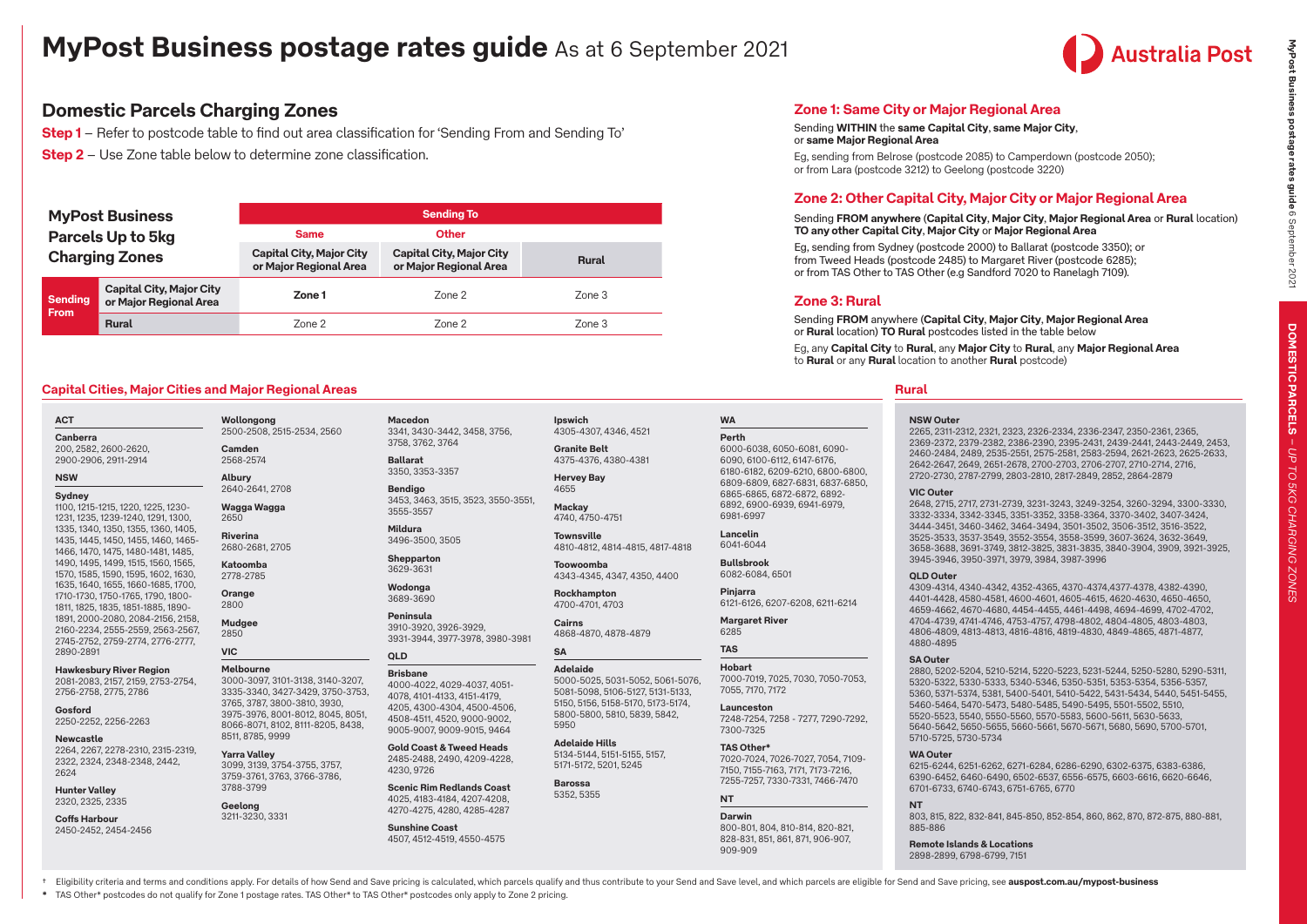

## **International Assessed - Alignment of new zones to band destination and band savings\*\***

|               |                                             | Zone <sub>1</sub>  | Zone 2 |                     |                        | Zone 3                  |                         | Zone 4 |                                | Zone 5                 |  |  |
|---------------|---------------------------------------------|--------------------|--------|---------------------|------------------------|-------------------------|-------------------------|--------|--------------------------------|------------------------|--|--|
|               | Zone Destination savings +                  | <b>New Zealand</b> | China  | <b>Rest of Asia</b> | <b>Pacific Islands</b> | <b>USA &amp; Canada</b> | <b>UK &amp; Ireland</b> |        | Major Europe   Rest of World 1 | <b>Rest of World 2</b> |  |  |
| <b>Band 0</b> | Up to 7 parcels per rolling 8-week period   |                    |        |                     |                        | 0%                      |                         |        |                                |                        |  |  |
| <b>Band1</b>  | 8 - 39 parcels per rolling 8-week period    |                    |        |                     |                        | 5%                      |                         |        |                                |                        |  |  |
| Band 2        | 40 – 79 parcels per rolling 8-week period   | 20%                | 15%    | 10%                 | 7.5%                   | 15%                     | 15%                     | 10%    | 7.5%                           | 7.5%                   |  |  |
| Band 3        | 80 – 159 parcels per rolling 8-week period  | 25%                | 20%    | 15%                 | 10%                    | 20%                     | 20%                     | 15%    | 10%                            | 10%                    |  |  |
| Band 4        | 160 - 319 parcels per rolling 8-week period | 30%                | 25%    | 20%                 | 12.5%                  | 25%                     | 25%                     | 20%    | 12.5%                          | 12.5%                  |  |  |
| Band 5        | 320+ parcels per rolling 8-week period      | 35%                | 25%    | 20%                 | 15%                    | 25%                     | 25%                     | 20%    | 15%                            | 15%                    |  |  |

| <b>International Assessed</b><br><b>Postage Pricing for</b><br><b>Key Destinations</b> <sup>+</sup>                                                   |            | <b>Band 0</b>                                |         |                                  |               | <b>Band1</b>                                  |                                        |                                              |               | <b>Band 2</b>                                  |                             |                                  |                                               | <b>Band 3</b>                  |                                        |                                         |                                                |                     |                      | <b>Band 4</b>                           |                                           | <b>Band 5</b>      |                      |                                        |               |  |
|-------------------------------------------------------------------------------------------------------------------------------------------------------|------------|----------------------------------------------|---------|----------------------------------|---------------|-----------------------------------------------|----------------------------------------|----------------------------------------------|---------------|------------------------------------------------|-----------------------------|----------------------------------|-----------------------------------------------|--------------------------------|----------------------------------------|-----------------------------------------|------------------------------------------------|---------------------|----------------------|-----------------------------------------|-------------------------------------------|--------------------|----------------------|----------------------------------------|---------------|--|
|                                                                                                                                                       |            | Up to 7 parcels<br>per rolling 8-week period |         |                                  |               | $8 - 39$ parcels<br>per rolling 8-week period |                                        |                                              |               | $40 - 79$ parcels<br>per rolling 8-week period |                             |                                  | 80 - 159 parcels<br>per rolling 8-week period |                                |                                        |                                         | 160 - 319 parcels<br>per rolling 8-week period |                     |                      |                                         | 320+ parcels<br>per rolling 8-week period |                    |                      |                                        |               |  |
| All services available<br>across bands                                                                                                                | Weight     | <b>NZ</b>                                    | China   | Zone 3<br>USA&<br>Canada Ireland | Zone 4<br>UK& | Zone <sub>1</sub><br><b>NZ</b>                | $\mathbf{Z}$ one $\mathbf{Z}$<br>China | $\mathsf{Zone}\,3$<br>USA&<br>Canada Ireland | Zone 4<br>UK& | Zone <sub>1</sub><br><b>NZ</b>                 | $\mathsf{Zone}\,2$<br>China | Zone 3<br>USA&<br>Canada Ireland | Zone 4<br>UK&                                 | Zone <sub>1</sub><br><b>NZ</b> | $\mathbf{Z}$ one $\mathbf{Z}$<br>China | Zone 3 Zone 4<br>USA&<br>Canada Ireland | UK&                                            | Zone 1<br><b>NZ</b> | $Z$ one $2$<br>China | Zone 3 Zone 4<br>USA&<br>Canada Ireland | UK&                                       | Zone:<br><b>NZ</b> | $Z$ one $2$<br>China | $Z$ one $31$<br>USA&<br>Canada Ireland | Zone 4<br>UK& |  |
| <b>International</b>                                                                                                                                  | Up to 50g  | \$8.90                                       | \$10.10 | \$13.90                          | \$15.30       | \$8.46                                        | \$9.60                                 | \$13.21                                      | \$14.54       | \$7.12                                         | \$8.59                      | \$11.82                          | \$13.01                                       | \$6.68                         | \$8.08                                 | \$11.12                                 | \$12.24                                        | \$6.23              | \$7.58               | \$10.43                                 | \$11.48                                   | \$5.79             | \$7.58               | \$10.43                                | \$11.48       |  |
| <b>Economy Air</b><br>(approx. 10+ business days                                                                                                      | Up to 250g | \$11.20                                      | \$14.90 | \$17.00                          | \$22.40       | \$10.64                                       | \$14.16                                | \$16.15                                      | \$21.28       | \$8.96                                         | \$12.67                     | \$14.45                          | \$19.04                                       | \$8.40                         | \$11.92                                | \$13.60                                 | \$17.92                                        | \$7.84              | \$11.18              | \$12.75                                 | \$16,80                                   | \$7.28             | \$11.18              | \$12.75                                | \$16.80       |  |
| between major metro areas)^^                                                                                                                          | Up to 500g | \$14.20                                      | \$17.90 | \$20.00                          | \$25.40       | \$13.49                                       | \$17.01                                | \$19.00                                      | \$24.13       | \$11.36                                        | \$15.22                     | \$17.00                          | \$21.59                                       | \$10.65                        | \$14.32                                | \$16,00                                 | \$20.32                                        | \$9.94              | \$13.43              | \$15,00                                 | \$19.05                                   | \$9.23             | \$13.43              | \$15,00                                | \$19.05       |  |
| Own packaging                                                                                                                                         | Up to 1kg  | \$20.00                                      | \$29.60 | \$32.90                          | \$38.30       | \$19,00                                       | \$28.12                                | \$31.26                                      | \$36.39       | \$16.00                                        | \$25.16                     | \$27.97                          | \$32.56                                       | \$15.00                        | \$23.68                                | \$26.32                                 | \$30.64                                        | \$14.00             | \$22.20              | \$24.68                                 | \$28.73                                   | \$13.00            | \$22.20              | \$24.68                                | \$28.73       |  |
|                                                                                                                                                       | Up to 2kg  | \$31.60                                      | \$53,00 | \$58.70                          | \$64.10       | \$30.02                                       | \$50.35                                | \$55.77                                      | \$60.90       | \$25.28                                        | \$45.05                     | \$49.90                          | \$54.49                                       | \$23.70                        | \$42.40                                | \$46.96                                 | \$51.28                                        | \$22.12             | \$39.75              | \$44.03                                 | \$48.08                                   | \$20.54            | \$39.75              | \$44.03                                | \$48.08       |  |
| <b>International Post</b>                                                                                                                             | Up to 250g | \$15.20                                      | \$18.90 | \$21.00                          | \$26.40       | \$14,44                                       | \$17.96                                | \$19.95                                      | \$25.08       | \$12.16                                        | \$16.07                     | \$17.85                          | \$22.44                                       | \$11.40                        | \$15.12                                | \$16.80                                 | \$21.12                                        | \$10.64             | \$14.18              | \$15.75                                 | \$19.80                                   | \$9.88             | \$14.18              | \$15.75                                | \$19,80       |  |
| <b>Standard</b><br>(approx. 6+ business days                                                                                                          | Up to 500g | \$18.20                                      | \$21.90 | \$24.00                          | \$29.40       | \$17.29                                       | \$20.81                                | \$22,80                                      | \$27.93       | \$14.56                                        | \$18,62                     | \$20.40                          | \$24.99                                       | \$13.65                        | \$17.52                                | \$19.20                                 | \$23.52                                        | \$12.74             | \$16.43              | \$18,00                                 | \$22.05                                   | \$11.83            | \$16.43              | \$18,00                                | \$22.05       |  |
| between major metro areas)^^                                                                                                                          | Up to 1ka  | \$24.00                                      | \$33.60 | \$36.90                          | \$42.30       | \$22.80                                       | \$31.92                                | \$35.06                                      | \$40.19       | \$19.20                                        | \$28.56                     | \$31.37                          | \$35.96                                       | \$18.00                        | \$26.88                                | \$29.52                                 | \$33.84                                        | \$16,80             | \$25.20              | \$27,68                                 | \$31.73                                   | \$15,60            | \$25.20              | \$27,68                                | \$31.73       |  |
| <b>International Standard</b><br>packaging or use your own                                                                                            | Up to 2kg  | \$35,60                                      | \$57.00 | \$62.70                          | \$68.10       | \$33.82                                       | \$54.15                                | \$59.57                                      | \$64.70       | \$28.48                                        | \$48.45                     | \$53.30                          | \$57.89                                       | \$26.70                        | \$45.60                                | \$50.16                                 | \$54.48                                        | \$24.92             | \$42.75              | \$47.03                                 | \$51.08                                   | \$23.14            | \$42.75              | \$47.03                                | \$51,08       |  |
| <b>International Post</b>                                                                                                                             | Up to 250g | \$30.20                                      | \$33.90 | \$36,00                          | \$41.40       | \$28.69                                       | \$32.21                                | \$34.20                                      | \$39.33       | \$24.16                                        | \$28.82                     | \$30.60                          | \$35.19                                       | \$22.65                        | \$27.12                                | \$28.80                                 | \$33.12                                        | \$21.14             | \$25.43              | \$27.00                                 | \$31.05                                   | \$19.63            | \$25.43              | \$27.00                                | \$31.05       |  |
| <b>Express</b><br>(approx. 2-4 business days)<br>between major metro areas) <sup>^</sup><br><b>International Express</b><br>packaging or use your own | Up to 500g | \$33.20                                      | \$36.90 | \$39.00                          | \$44.40       | \$31.54                                       | \$35.06                                | \$37.05                                      | \$42.18       | \$26.56                                        | \$31.37                     | \$33.15                          | \$37.74                                       | \$24.90                        | \$29.52                                | \$31.20                                 | \$35.52                                        | \$23.24             | \$27.68              | \$29.25                                 | \$33.30                                   | \$21.58            | \$27.68              | \$29.25                                | \$33.30       |  |
|                                                                                                                                                       | Up to 1ka  | \$39.00                                      | \$48.60 | \$51.90                          | \$57.30       | \$37.05                                       | \$46.17                                | \$49.31                                      | \$54.44       | \$31.20                                        | \$41.31                     | \$44.12                          | \$48.71                                       | \$29.25                        | \$38,88                                | \$41.52                                 | \$45.84                                        | \$27.30             | \$36.45              | \$38.93                                 | \$42.98                                   | \$25.35            | \$36.45              | \$38.93                                | \$42.98       |  |
|                                                                                                                                                       | Up to 2kg  | \$50.60                                      | \$72.00 | \$77.70                          | \$83.10       | \$48.07                                       | \$68,40                                | \$73.82                                      | \$78.95       | \$40.48                                        | \$61.20                     | \$66.05                          | \$70.64                                       | \$37.95                        | \$57,60                                | \$62.16                                 | \$66,48                                        | \$35.42             | \$54.00              | \$58.28                                 | \$62.33                                   | \$32.89            | \$54.00              | \$58.28                                | \$62.33       |  |

^^ Estimated delivery time between metro areas of major cities. Excludes time in customs if applicable and may be subject to delay due to causes outside Australia Post's control. For more information, calculate postage and delivery times or check our international post guide at auspost.com.au.

\*\* Zone descriptions are a guide only. For complete country zoning information ask at your local post office or visit **[auspost.com.au/business/shipping/international-shipping/international-zones](https://auspost.com.au/business/shipping/international-shipping/international-zones)**.

† Eligibility Criteria and terms and conditions apply. For details of how Send and Save pricing is calculated, which parcels qualify and thus contribute to your Send and Save level, and which parcels are eligible for Send and Save pricing, see **[auspost.com.au/mypost-business](http://auspost.com.au/mypost-business)**

~ While correct at the time of publication, rates are subject to change without notice. Domestic parcel rates are inclusive of GST. International parcel rates are exclusive of GST.

**MyPost Business postage rates guide** 

MyPost Business postage rates guide 6 September 2021

6 September 2021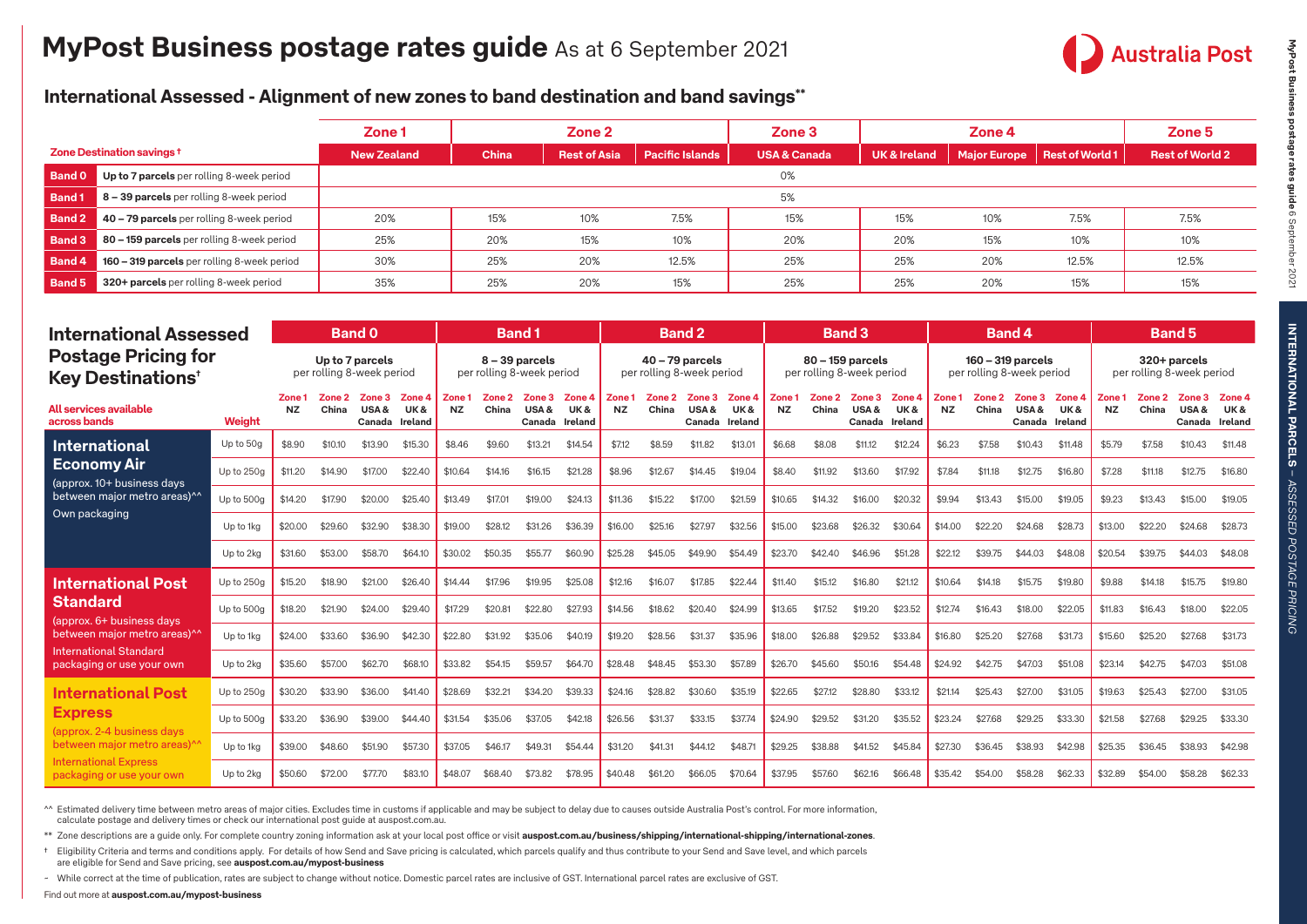

| <b>International</b>                                                              |                           |                                                                                                                                                                                                                                                                                                                                                                                                                                                                                                                                                                                                                                                                                                   |  | <b>Band 0</b> |                                               |  |  | Band 1                                         |                                       |  |  |                                               | <b>Band 2</b> |  |                                                  | <b>Band 3</b>                                                                                                           |  |                                           | <b>Band 4</b> |  |  | <b>Band 5</b>                                                                                                                                                            |  |
|-----------------------------------------------------------------------------------|---------------------------|---------------------------------------------------------------------------------------------------------------------------------------------------------------------------------------------------------------------------------------------------------------------------------------------------------------------------------------------------------------------------------------------------------------------------------------------------------------------------------------------------------------------------------------------------------------------------------------------------------------------------------------------------------------------------------------------------|--|---------------|-----------------------------------------------|--|--|------------------------------------------------|---------------------------------------|--|--|-----------------------------------------------|---------------|--|--------------------------------------------------|-------------------------------------------------------------------------------------------------------------------------|--|-------------------------------------------|---------------|--|--|--------------------------------------------------------------------------------------------------------------------------------------------------------------------------|--|
| <b>Assessed</b><br><b>Postage Pricing</b><br>Continued <sup>®</sup>               |                           | Up to 7 parcels<br>per rolling 8-week period                                                                                                                                                                                                                                                                                                                                                                                                                                                                                                                                                                                                                                                      |  |               | $8 - 39$ parcels<br>per rolling 8-week period |  |  | $40 - 79$ parcels<br>per rolling 8-week period |                                       |  |  | 80 - 159 parcels<br>per rolling 8-week period |               |  | $160 - 319$ parcels<br>per rolling 8-week period |                                                                                                                         |  | 320+ parcels<br>per rolling 8-week period |               |  |  |                                                                                                                                                                          |  |
| All services available<br>across bands                                            |                           | Zone 2 Zone 4 Zone 4 Zone 4 Zone 5 Zone 2 Zone 4 Zone 4 Zone 4 Zone 5 Zone 2 Zone 4 Zone 4 Zone 2 Zone 2 Zone 4 Zone 4 Zone 4 Zone 2 Zone 4 Zone 4 Zone 4 Zone 2 Zone 2 Zone 4 Zone 4 Zone 4 Zone 4 Zone 4 Zone 4 Zone 4 Zone<br>Rest of Pacific Major Rest of Rest of Pacific Major Rest of Rest of Pacific Major Rest of Rest of Rest of Rest of Rest of Rest of Rest of Rest of Rest of Rest of Rest of Rest of Rest of Rest of Rest of Rest of Rest of Rest<br>Weight Asia Islands Europe World 1 World 2 Asia Islands Europe World 1 World 2 Asia Islands Europe World 1 World 2 Asia Islands Europe World 1 World 2 Asia Islands Europe World 1 World 2 Asia Islands Europe World 1 World 2 |  |               |                                               |  |  |                                                |                                       |  |  |                                               |               |  |                                                  |                                                                                                                         |  |                                           |               |  |  |                                                                                                                                                                          |  |
| <b>International</b>                                                              | Up to<br>50 <sub>g</sub>  | \$10.10 \$10.10 \$15.30 \$15.30 \$17.80                                                                                                                                                                                                                                                                                                                                                                                                                                                                                                                                                                                                                                                           |  |               |                                               |  |  |                                                | \$9.60 \$9.60 \$14.54 \$14.54 \$16.91 |  |  | \$9.09 \$9.34 \$13.77 \$14.15 \$16.47         |               |  |                                                  | \$8.59 \$9.09 \$13.01 \$13.77 \$16.02 \$8.08 \$8.84 \$12.24 \$13.39 \$15.58                                             |  |                                           |               |  |  | \$8.08 \$8.59 \$12.24 \$13.01 \$15.13                                                                                                                                    |  |
| <b>Economy Air</b><br>(approx. 10+ business                                       | Up to<br>250 <sub>g</sub> | $$14.90$ \$14.90 \$22.40 \$22.40 \$27.80 \$14.16 \$14.16 \$21.28 \$21.28 \$26.41                                                                                                                                                                                                                                                                                                                                                                                                                                                                                                                                                                                                                  |  |               |                                               |  |  |                                                |                                       |  |  |                                               |               |  |                                                  | \$13.41 \$13.78 \$20.16 \$20.72 \$25.72 \$12.67 \$13.41 \$19.04 \$20.16 \$25.02 \$11.92 \$13.04 \$17.92 \$19.60 \$24.33 |  |                                           |               |  |  | \$11.92 \$12.67 \$17.92 \$19.04 \$23.63                                                                                                                                  |  |
| days between major<br>metro areas)^^<br>Own packaging                             | Up to<br>500 <sub>a</sub> | \$17.90 \$17.90 \$25.40 \$25.40 \$30.80 \$17.01 \$17.01 \$24.13 \$24.13 \$29.26                                                                                                                                                                                                                                                                                                                                                                                                                                                                                                                                                                                                                   |  |               |                                               |  |  |                                                |                                       |  |  |                                               |               |  |                                                  |                                                                                                                         |  |                                           |               |  |  | \$16.11 \$16.56 \$22.86 \$23.50 \$28.49 \$15.22 \$16.11 \$21.59 \$22.86 \$27.72 \$14.32 \$15.66 \$20.32 \$20.32 \$26.95 \$14.32 \$14.32 \$20.32 \$21.59 \$26.18          |  |
|                                                                                   | Upto<br>1kg               | \$29.60 \$29.60 \$38.30 \$38.30 \$47.35 \$28.12 \$28.12 \$36.39 \$44.98 \$24.47 \$27.38 \$34.47 \$35.43 \$43.80 \$25.16 \$26.64 \$32.56 \$34.47 \$42.62 \$32.56 \$25.90 \$30.64 \$32.51 \$41.43 \$23.68 \$25.16 \$30.64 \$32.56 \$30.64 \$32.56 \$40.25                                                                                                                                                                                                                                                                                                                                                                                                                                           |  |               |                                               |  |  |                                                |                                       |  |  |                                               |               |  |                                                  |                                                                                                                         |  |                                           |               |  |  |                                                                                                                                                                          |  |
|                                                                                   | Up to<br>2kg              | $$53.00$ $$53.00$ $$64.10$ $$64.10$ $$80.45$ $$50.35$ $$50.35$ $$60.90$ $$60.90$ $$76.43$                                                                                                                                                                                                                                                                                                                                                                                                                                                                                                                                                                                                         |  |               |                                               |  |  |                                                |                                       |  |  |                                               |               |  |                                                  |                                                                                                                         |  |                                           |               |  |  | \$47.70 \$49.03 \$57.69 \$59.29 \$74.42 \$45.05 \$47.70 \$54.49 \$57.69 \$72.41 \$42.40 \$46.38 \$51.28 \$56.09 \$70.39 \$42.40 \$45.05 \$51.28 \$54.49 \$68.38          |  |
| <b>International</b>                                                              | Up to<br>250a             | \$18.90 \$18.90 \$26.40 \$26.40 \$31.80 \$17.96 \$17.96 \$25.08 \$25.08 \$30.21                                                                                                                                                                                                                                                                                                                                                                                                                                                                                                                                                                                                                   |  |               |                                               |  |  |                                                |                                       |  |  |                                               |               |  |                                                  | \$17.01 \$17.48 \$23.76 \$24.42 \$29.42 \$16.07 \$17.01 \$22.44 \$23.76 \$28.62 \$15.12 \$16.54 \$21.12 \$23.10 \$27.83 |  |                                           |               |  |  | \$15.12 \$16.07 \$21.12 \$22.44 \$27.03                                                                                                                                  |  |
| <b>Post Standard</b><br>(approx. 6+ business                                      | Up to<br>500 <sub>a</sub> | \$21.90 \$21.90 \$29.40 \$29.40 \$34.80 \$20.81 \$20.81 \$27.93 \$27.93 \$33.06                                                                                                                                                                                                                                                                                                                                                                                                                                                                                                                                                                                                                   |  |               |                                               |  |  |                                                |                                       |  |  | \$19.71 \$20.26 \$26.46 \$27.20 \$32.19       |               |  |                                                  |                                                                                                                         |  |                                           |               |  |  | \$18.62 \$19.71 \$24.99 \$26.46 \$31.32   \$17.52 \$19.16 \$23.52 \$25.73 \$30.45   \$17.52 \$18.62 \$23.52 \$24.99 \$29.58                                              |  |
| days between major<br>metro areas) <sup>^^</sup><br><b>International Standard</b> | Upto<br>1kg               | \$33.60 \$33.60 \$42.30 \$42.30 \$51.35 \$31.92 \$31.92 \$40.19 \$40.19 \$40.78 \$38.07 \$31.08 \$38.07 \$39.13 \$47.50 \$28.56 \$30.24 \$35.96 \$30.24 \$35.96 \$30.7 \$46.22 \$26.88 \$29.40 \$33.84 \$37.01 \$44.93 \$26.88 \$28.56 \$33.84 \$35.96 \$43.65                                                                                                                                                                                                                                                                                                                                                                                                                                    |  |               |                                               |  |  |                                                |                                       |  |  |                                               |               |  |                                                  |                                                                                                                         |  |                                           |               |  |  |                                                                                                                                                                          |  |
| packaging or use your own                                                         | Up to<br>2ka              | \$57.00 \$57.00 \$68.10 \$68.10 \$84.45 \$54.15 \$54.15 \$64.70 \$64.70 \$60.23 \$51.30 \$52.73 \$61.29 \$62.99 \$78.12 \$48.45 \$51.30 \$57.89 \$61.29 \$76.01 \$45.60 \$49.88 \$54.48 \$59.59 \$73.89 \$45.60 \$48.45 \$54.48 \$54.48 \$57.89 \$7.78                                                                                                                                                                                                                                                                                                                                                                                                                                            |  |               |                                               |  |  |                                                |                                       |  |  |                                               |               |  |                                                  |                                                                                                                         |  |                                           |               |  |  |                                                                                                                                                                          |  |
| <b>International</b>                                                              | Up to<br>250 <sub>g</sub> | \$33.90 \$33.90 \$41.40 \$41.40 \$46.80 \$32.21 \$32.21 \$39.33 \$39.33 \$44.46 \$30.51 \$31.36 \$37.26 \$38.30 \$43.29 \$28.82 \$30.51 \$35.19 \$37.26 \$42.12   \$27.12 \$29.66 \$33.12 \$36.23 \$40.95                                                                                                                                                                                                                                                                                                                                                                                                                                                                                         |  |               |                                               |  |  |                                                |                                       |  |  |                                               |               |  |                                                  |                                                                                                                         |  |                                           |               |  |  | \$27.12 \$28.82 \$33.12 \$35.19 \$39.78                                                                                                                                  |  |
| <b>Post Express</b><br>(approx. 2-4 business<br>days between major                | Up to<br>500 <sub>a</sub> | \$36,90 \$36,90 \$44,40 \$44,40 \$49,80 \$35,06 \$35,06 \$42,18 \$42,18 \$47,31                                                                                                                                                                                                                                                                                                                                                                                                                                                                                                                                                                                                                   |  |               |                                               |  |  |                                                |                                       |  |  |                                               |               |  |                                                  |                                                                                                                         |  |                                           |               |  |  | \$33.21 \$34.13 \$39.96 \$41.07 \$46.07    \$31.37 \$33.21 \$37.74 \$39.96 \$44.82    \$29.52 \$32.29 \$35.52 \$38.85 \$43.58    \$29.52 \$31.37 \$35.52 \$37.74 \$42.33 |  |
| metro areas)^^<br><b>International Express</b>                                    | Up to<br>1ka              | \$48.60 \$48.60 \$57.30 \$57.30 \$66.35 \$46.17 \$46.17 \$54.44 \$54.44 \$63.03 \$43.74 \$44.96 \$51.57 \$53.00 \$61.37                                                                                                                                                                                                                                                                                                                                                                                                                                                                                                                                                                           |  |               |                                               |  |  |                                                |                                       |  |  |                                               |               |  |                                                  |                                                                                                                         |  |                                           |               |  |  | \$41.31 \$43.74 \$48.71 \$51.57 \$59.72 \$38.88 \$42.53 \$45.84 \$50.14 \$58.06 \$38.88 \$41.31 \$45.84 \$48.71 \$56.40                                                  |  |
| packaging or use your own                                                         | Up to<br>2ka              | \$72.00 \$72.00 \$83.10 \$83.10 \$99.45 \$68.40 \$68.40 \$68.40 \$78.95 \$94.48 \$64.80 \$66.60 \$74.79 \$76.87 \$91.99 \$61.20 \$64.80 \$70.64 \$74.79 \$89.51 \$57.60 \$63.00 \$66.48 \$72.71 \$87.02 \$57.60 \$61.20 \$66.48 \$70.64 \$74.53                                                                                                                                                                                                                                                                                                                                                                                                                                                   |  |               |                                               |  |  |                                                |                                       |  |  |                                               |               |  |                                                  |                                                                                                                         |  |                                           |               |  |  |                                                                                                                                                                          |  |

^^ Estimated delivery time between metro areas of major cities. Excludes time in customs if applicable and may be subject to delay due to causes outside Australia Post's control. For more information, calculate postage and delivery times or check our international post guide at auspost.com.au.

\*\* Zone descriptions are a guide only. For complete country zoning information ask at your local post office or visit **[auspost.com.au/business/shipping/international-shipping/international-zones](https://auspost.com.au/business/shipping/international-shipping/international-zones)**.

† Eligibility Criteria and terms and conditions apply. For details of how Send and Save pricing is calculated, which parcels qualify and thus contribute to your Send and Save level, and which parcels are eligible for Send and Save pricing, see **[auspost.com.au/mypost-business](http://auspost.com.au/mypost-business)**

~ While correct at the time of publication, rates are subject to change without notice. Domestic parcel rates are inclusive of GST. International parcel rates are exclusive of GST.

Find out more at **[auspost.com.au/mypost-business](http://auspost.com.au/mypost-business)**